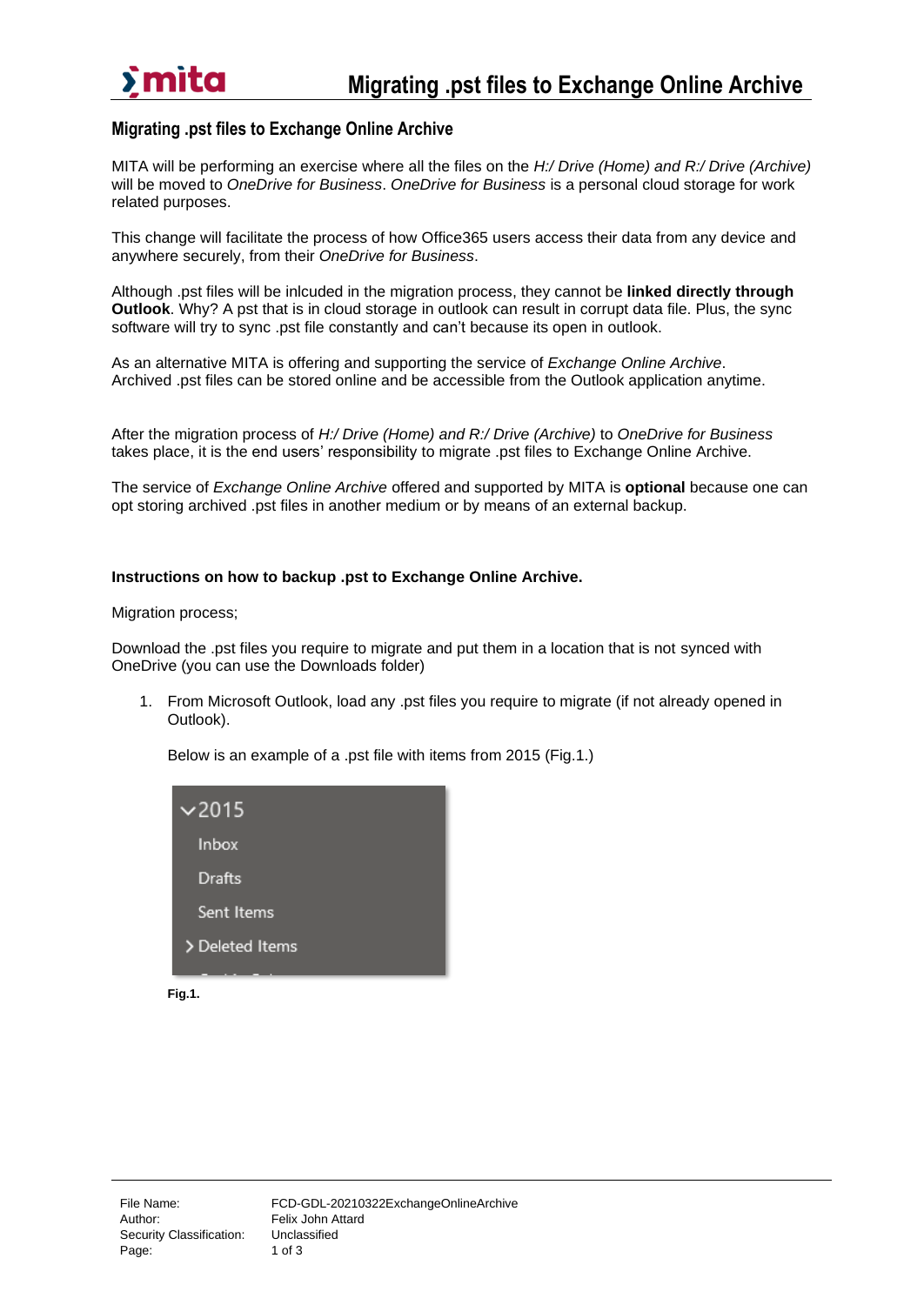2. From Microsoft Outlook, under your current mailbox, you will find another mailbox called Online Archive as per below figure (Fig.2.)



**Fig.2.**

Note that it will have your name appended to it.

This is the space where you will be migrating your .pst files which are currently residing on the Home and Archive shares.

3. Right click on the mailbox and the below menu will popup



Through it you can create a **New Folder** where you to migrate the .pst file contents

4. Next step is to drag the folders from the current .pst files to the **folder** created in step 3. Important to migrate in batches since it might take some time if the .pst file has a large size.

#### **Help and Support**

If you encounter any issues or would like further guidance kindly contact MITA Service Call Centre on 2599 2777.